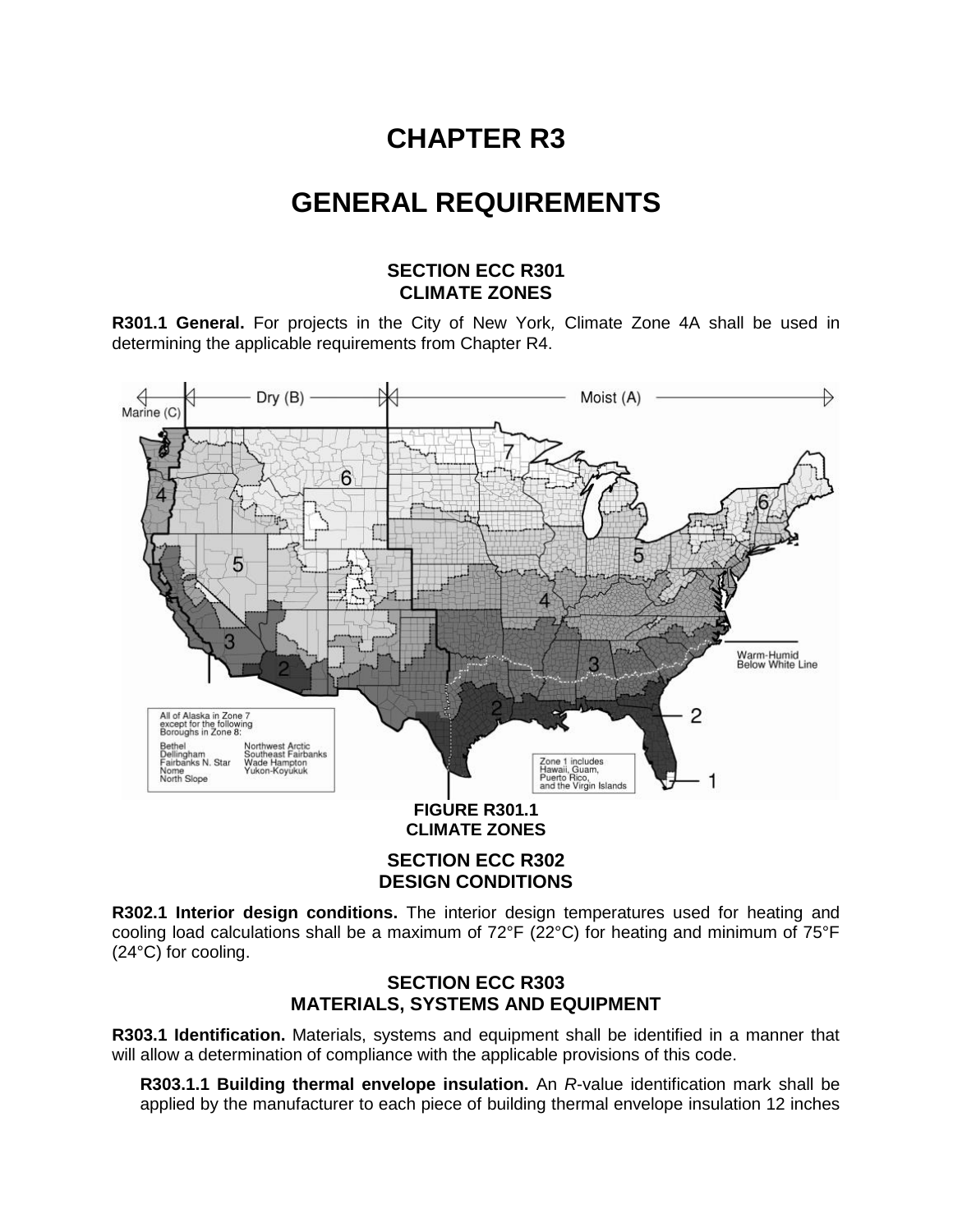(305 mm) or greater in width. Alternately, the insulation installers shall provide a certification listing the type, manufacturer and *R*-value of insulation installed in each element of the building thermal envelope. For blown or sprayed insulation (fiberglass and cellulose), the initial installed thickness, settled thickness, settled *R*-value, installed density, coverage area and number of bags installed shall be listed on the certification. For sprayed polyurethane foam (SPF) insulation, the installed thickness of the areas covered and *R*-value of installed thickness shall be listed on the certification. For insulated siding, the *R*-value shall be labeled on the product's package and shall be listed on the certification. The insulation installer shall sign, date and post the certification in a conspicuous location on the job site.

**R303.1.1.1 Blown or sprayed roof/ceiling insulation.** The thickness of blown-in or sprayed roof/ceiling insulation (fiberglass or cellulose) shall be written in inches (mm) on markers that are installed at least one for every 300 square feet (28  $m^2$ ) throughout the attic space. The markers shall be affixed to the trusses or joists and marked with the minimum initial installed thickness with numbers not less than 1 inch (25 mm) in height. Each marker shall face the attic access opening. Spray polyurethane foam thickness and installed *R-*value shall be listed on certification provided by the insulation installer.

**R303.1.2 Insulation mark installation.** Insulating materials shall be installed such that the manufacturer's *R*-value mark is readily observable upon inspection.

**R303.1.3 Fenestration product rating.** *U*-factors of fenestration products (windows, doors and skylights) shall be determined in accordance with NFRC 100.

**Exception:** Where required, garage door *U*-factors shall be determined in accordance with either NFRC 100 or ANSI/DASMA 105.

*U*-factors shall be determined by an accredited, independent laboratory, and labeled and certified by the manufacturer.

Products lacking such a labeled *U*-factor shall be assigned a default *U*-factor from Table R303.1.3(1) or R303.1.3(2). The solar heat gain coefficient (SHGC) and visible transmittance (VT) of glazed fenestration products (windows, glazed doors and skylights) shall be determined in accordance with NFRC 200 by an accredited, independent laboratory, and labeled and certified by the manufacturer. Products lacking such a labeled SHGC or VT shall be assigned a default SHGC or VT from Table R303.1.3(3).

| DEFAULI GLAZED FENESTRATION O-FACTORS |               |               |                 |               |  |  |  |
|---------------------------------------|---------------|---------------|-----------------|---------------|--|--|--|
| <b>FRAME TYPE</b>                     | <b>SINGLE</b> | <b>DOUBLE</b> | <b>SKYLIGHT</b> |               |  |  |  |
|                                       | <b>PANE</b>   | <b>PANE</b>   | <b>Single</b>   | <b>Double</b> |  |  |  |
| Metal                                 | 1.20          | 0.80          | 2.00            | 1.30          |  |  |  |
| Metal with Thermal Break              | 1.10          | 0.65          | 1.90            | 1.10          |  |  |  |
| Nonmetal or Metal Clad                | 0.95          | 0.55          | 1.75            | 1.05          |  |  |  |
| Glazed Block                          |               | 0.60          |                 |               |  |  |  |

### **TABLE R303.1.3(1) DEFAULT GLAZED FENESTRATION** *U***-FACTORS**

#### **TABLE R303.1.3(2) DEFAULT DOOR** *U***-FACTORS**

| <b>DOOR TYPE</b>                                                      | <b>U-FACTOR</b> |
|-----------------------------------------------------------------------|-----------------|
| Uninsulated Metal                                                     | 1.20            |
| <b>Insulated Metal</b>                                                | 0.60            |
| Wood                                                                  | 0.50            |
| Insulated, nonmetal edge, max 45% glazing, any glazing double<br>pane | 0.35            |